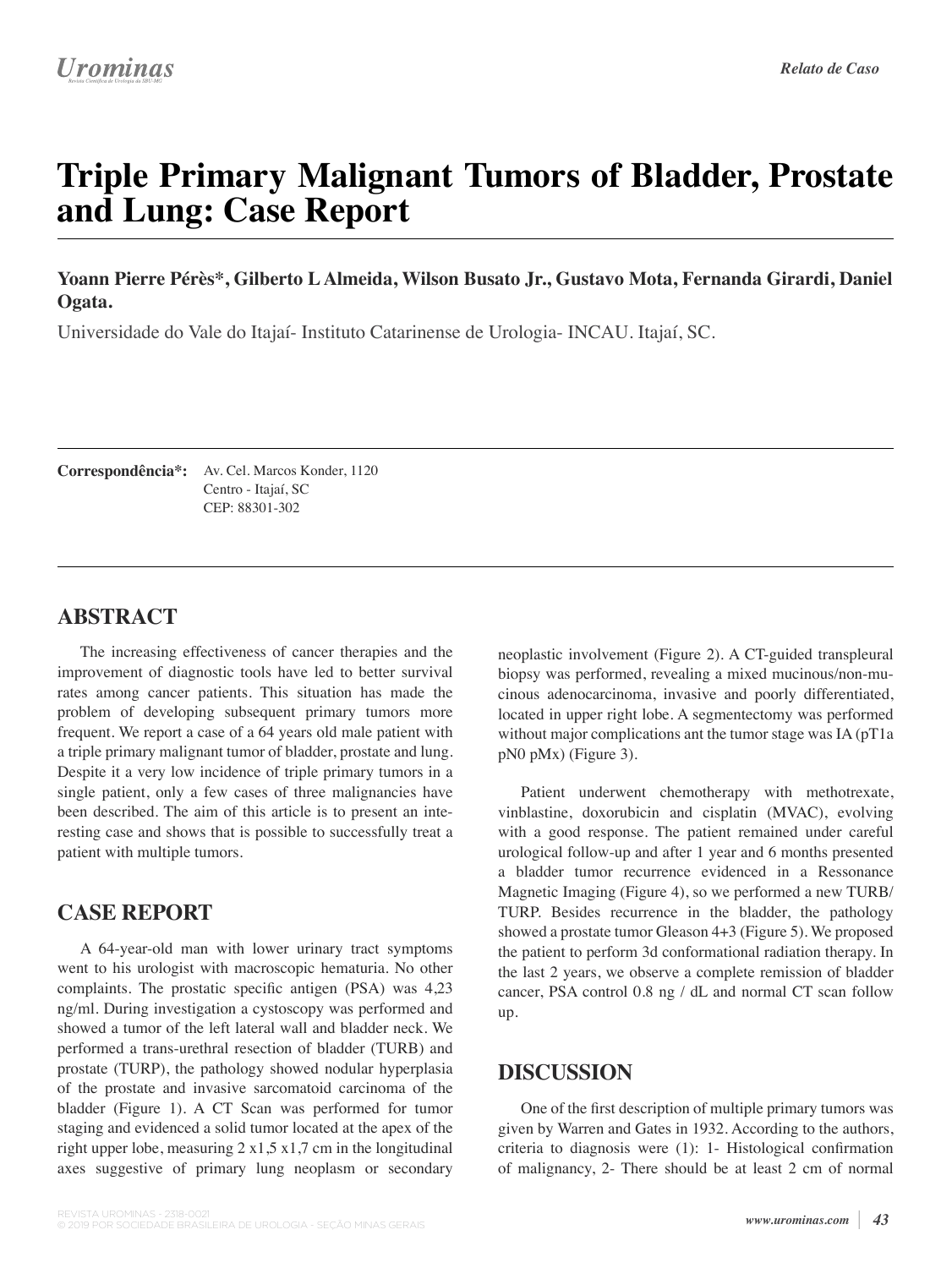### **FIGURE 1**



A - Urothelial neoplasm with marked cellular proliferation, with discrete atypia. B - High-grade urothelial carcinoma.

#### *Fonte: Arquivo Pessoal.*

#### **FIGURE 2**

Solid tumor located at the apex of the right upper lobe, measuring 2 x1,5 x1,7 cm.

![](_page_1_Picture_8.jpeg)

*Fonte: Arquivo Pessoal.*

mucosa between the tumors. If the tumors are in the same location, then they should be separated in time by at least fve years, 3- Probability of one being the metastasis of the other must be excluded. The two most common defnitions currently used are provided by the Surveillance Epidemiology and End Results (SEER) project and the International

Association of Cancer Registries and International Agency for Research on Cancer (IACR/IARC). One of the main differences is that according to IACR/IARC, several groups of topography codes of International Classifcation of

Diseases for Oncology 3rdEdition (ICD-O-3) are considered one site in the defnition of multiple primaries (2).

The SEER database recommends to use a 2-month period to distinguish between synchronous and metachronous multiple primaries. Rules according to the IARC suggest the registration of synchronous tumours diagnosed in an interval of less than 6 months (3).

The epidemiology shows that multiple primary malignancies are increasing over the last decades. Factors accounting for the increasing frequency of multiple primaries are improved diagnostic tests, increasing and more sophisticated treatment, improved screening and surveillance of patients with cancer (4) The risk of developing a second primary malignancy is varying in different cancer sites and is reported in a range from 1% (primary liver malignancy) up to 16% (primary bladder cancer) (5). A literature review of 104 269 cancer patients concluded that the prevalence of multiple primary tumors is 11.7% and triple primary tumors occurring in only 0.5% and quadruple or fve-fold cancers in less than 0.1% of the population (6)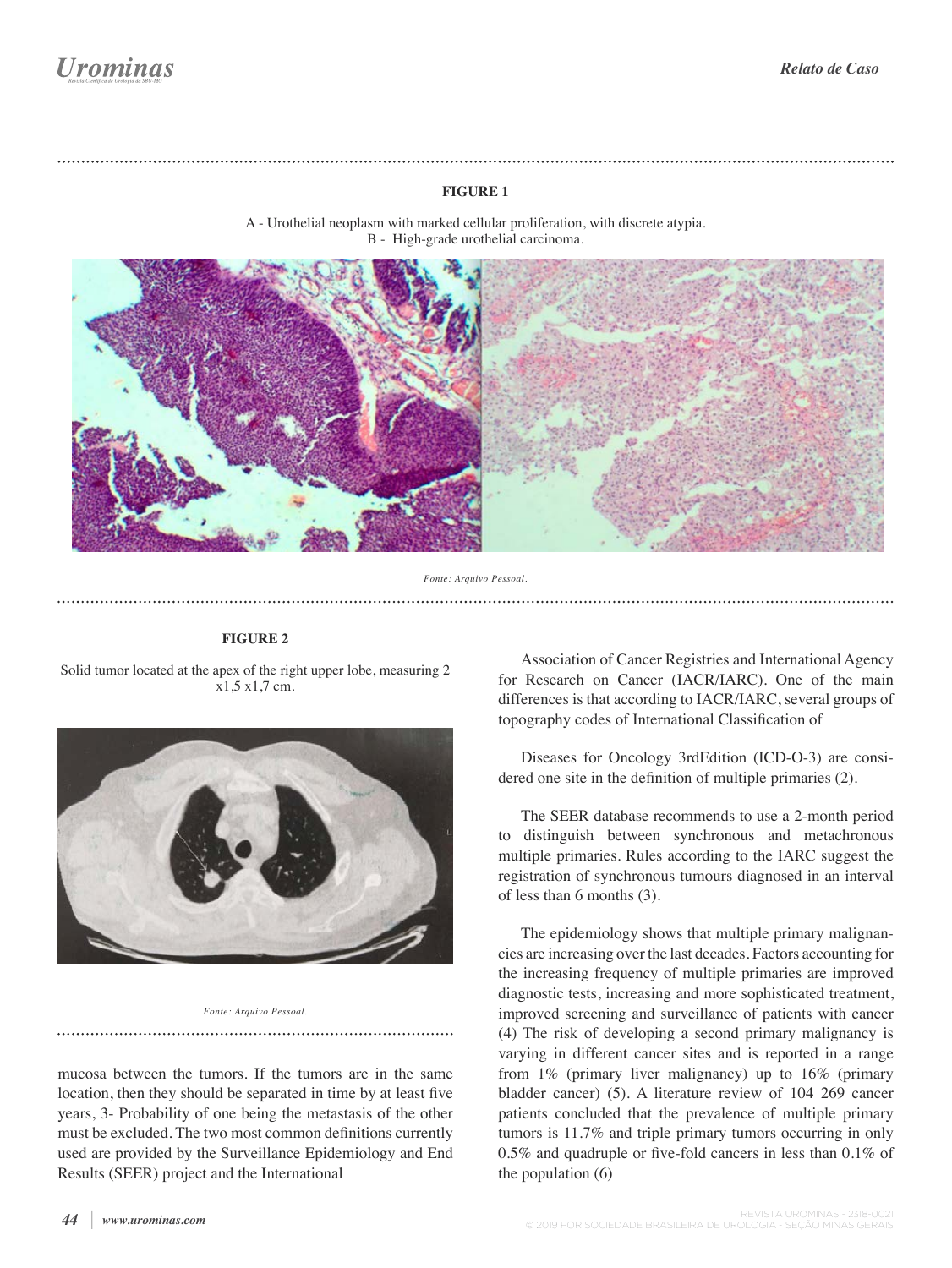#### **FIGURE 3**

![](_page_2_Picture_3.jpeg)

A - Pulmonary adenocarcinoma: area with a more solid pattern, where atypia is more evident B - Pulmonary adenocarcinoma: acinar-like glands with atypical epithelium

*Fonte: Arquivo Pessoal.* 

#### **FIGURE 4**

Diffuse and irregular parietal thickening of the posterior and superior bladder with suspicious appearance, enhanced by contrast, no signs of extension to perivesical fat.

![](_page_2_Picture_8.jpeg)

*Fonte: Arquivo Pessoal.*

#### **FIGURE 5**

Adenocarcinoma of the prostate: This photomicrograph shows a predominant pattern of fused acinus and a secondary pattern in which the delineation of acinus is more evident (Gleason  $4 + 3$ )

![](_page_2_Picture_12.jpeg)

*Fonte: Arquivo Pessoal.*

REVISTA UROMINAS - 2318-0021<br>© 2019 POR SOCIEDADE BRASILEIRA DE UROLOGIA - SEÇÃO MINAS GERAIS $_{\pmb{Fonte:\textit{Arguivo Pessoad.\textbf{}}}$ 

. . . . . . . . . . . . . . . . . . . .